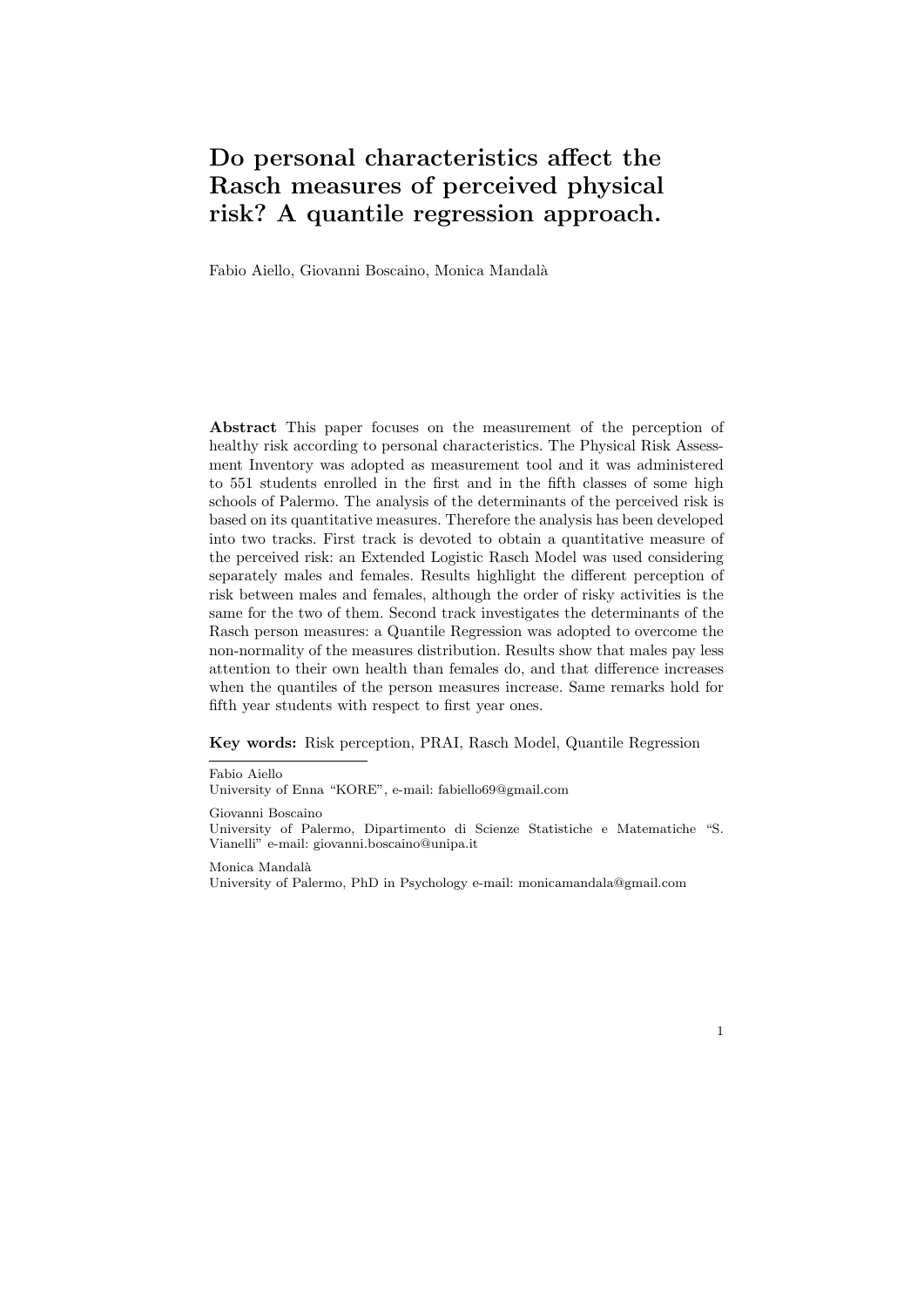## **1 Introduction**

Risk is sometimes defined as the probability of an unwanted occurring event, but in this paper risk is understood as the probability of an unwanted event occurring together with the severity of potential loss. However it is not clear how the probability and severity of risk can be combined in an objective fashion. One first difficulty is the estimation of the values associated with things thought to be at risk, and the reasonably convincing argument can be made that these should represent social choices, rather than technical issues. Although the perception and assessment of risk are essentially phenomenologically based, the nature of risk is fundamentally interactive. Risk exists because things considered having value are placed at risk, and as such the nature of risk concerns the interaction of people in their environment. Some risks are derived from our own behaviors and the risk variability depends on the ability of controlling actions [1]. The aim of this paper is the measurement of the perceived risk according to the personal characteristics. The measurement issue is faced following two tracks: the first one is oriented to obtain a quantitative measure; the second one is oriented to investigate its determinants. The novelty is the use of Quantile Regression to investigate the determinants of the perceived risk measures. In literature the PRAI (Physical Risk Assessment Inventory) questionnaire [1] is known as a good tool to measure the perceived risk. In this paper the questionnaire is considered in its Italian version. It is composed of 26 7-points Likert scale items divided into two dimensions: health (11 items) and sport (15 items). The PRAI questionnaire was administered to 551 students enrolled in some secondary level schools of Palermo. Each student was classified according to their *class* (first year or fifth year class), *school type* (classical Liceo, scientific Liceo, and technical school), and the *gender*. Health and sport items follow the same 7-point Likert scale (from 0: no physical risk to 6: extreme physical risk), so higher the ordinal response selected by the students, higher the perceived risk associated with each activity. Students were about 16 years old on average and the 40.5% of them were female. 60.4% attended first year classes and three school types: classical (23.4%), scientific (33.7%), and technical (42.9%). For reason of space, just health dimension results are showed in this paper.

#### **2 The quantitative measure of the perceived risk**

A first measurement of perceived risk obtained with the PRAI questionnaire showed that for the health risk scale subjects are mostly concentrated on the higher categories, with the  $91\%$  of cases. The quantitative measure of the perceived risk was obtained through a Rasch analysis. Rasch Models (RM) allow to estimate both the perceived risk (on the student perspective) and the connected risk to activities (on the items) [2]. The estimates are the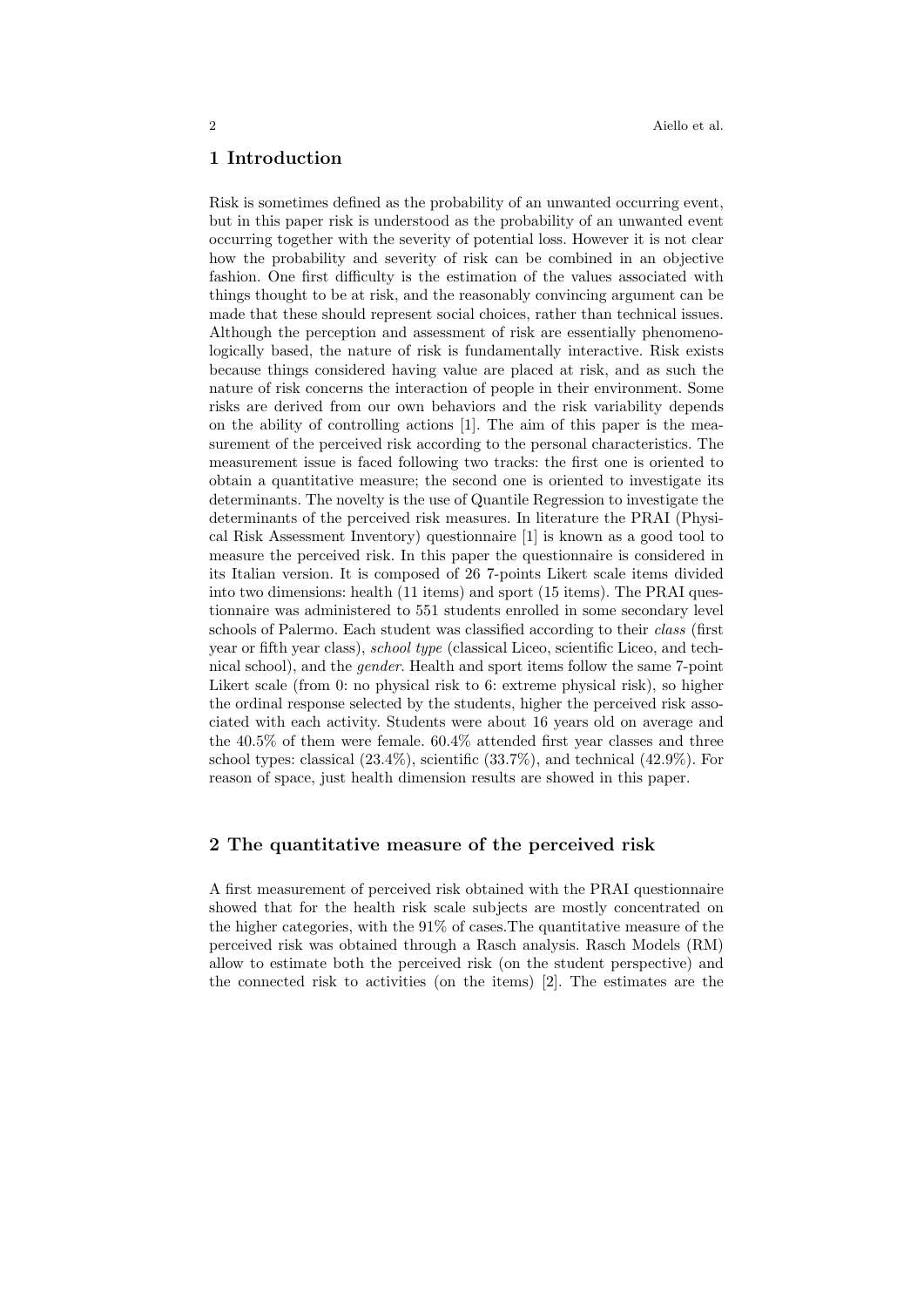person location parameter (PLP) and the item location parameters (ILP) respectively. Bigger PLP, higher the perceived risk; instead, smaller the ILP, higher the connected risk. Due to the ordinal nature of the data, the RM involved is the Extended Logistic Model [3] for polytomous items. The analysis was performed separately for the two sub-datasets of males and females. In fact, literature [4] reports that "men's and women's ranking of risks differs very little." But "men and women thus seem to worry about the same risks, but women constantly worry a bit more". Therefore, the group was splitted into two sub-groups, the first for males and the second for female, and two Rasch analyses were performed. To check the unidimensionality of each scale, item-trait interaction test was considered. It started an iterative procedure of deletion of those items that at each iteration shows more misfit (through the individual item fit test). That was performed until the RM converged to the criteria of unidimensionality. Furthermore, given the unidimensionality, the person separation index (*psi*) was used to test the reliability of each RM. At the end of the item elimination iterative procedure, all the RMs deleted few items and the unidimensionality was always significative  $(p \in [0.06, 0.60])$ , maintaining a good level of reliability (*psi >* 0*.*77). The overall PLP estimate for males shows they have always a lower perception of the risk than the females (*−*51% for the indoor activities and *−*97% for the outdoor activities); ; furthermore, the highest risk is connected with the behaviors in the health scale, for both males and females. The male and female measures differ for the number of items and the scale composition, i.e. for males there is a 6-items scale while for females a 8-items scale, sharing 5 items. Both perceived the use of heroin as the most risky behavior. With respect to the males, they have perceived the alcohol abuse  $(ILP = 0.081)$  as healthy hazard; whereas, females have perceived risky the abuse of hallucinogenic drugs  $(ILP = -0.22)$ , driving after drinking  $(ILP = -0.2)$ , and finally having unsafe sex  $(ILP = 0.085)$ . However, they ordered the behaviors in a quite similar way, with respect to the connected risk, even if with different degree.

## **3 The determinants of risk perception**

Considering the Rasch measures, it is possible to investigate the causal relationship between a set of covariates and the PLP measures. The covariates involved in the analysis regards those students' information collected via PRAI (see paragraph 1). Now we put together males and females and consider the gender as a covariate.

The distribution of PLP measures shows the non-Normality and the presence of outliers. Consequently, to quantify the influence of the covariates on perceived risk PLP too, it seems adequate to perform a Quantile Regression (QR) analysis [5]. The baseline is female student, attending at the first year of the classical Liceo. The use of QR allows to investigate how much certain